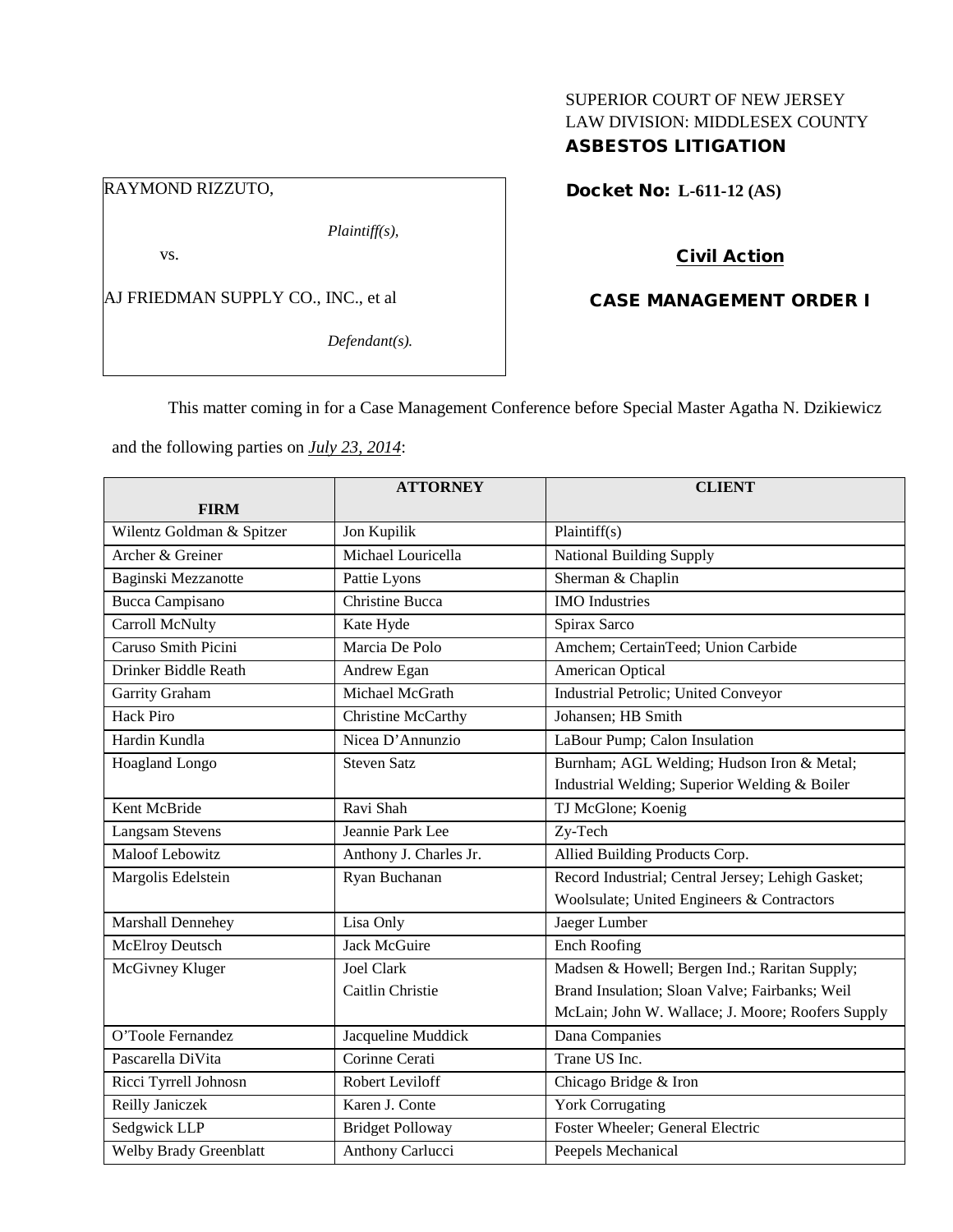IT IS on this **23rd** day of **July, 2014** *effective from the conference date;*

ORDERED as follows:

Counsel receiving this Order through computerized electronic medium (E-Mail) shall be deemed by the court to have received a copy of the filed original court document. Any document served pursuant to this Order shall be deemed to be served by mail pursuant to *R*.1:5-2.

Defense counsel shall notify plaintiffs' counsel within thirty (30) days of the date of this Order if their client was incorrectly named in the Complaint. Counsel may be barred from raising this defense at a later time for failure to comply.

### **DISCOVERY**

- September 30, 2014 Plaintiff shall serve answers to standard interrogatories, provide the information required by paragraph VI.B.1.a. of the General Order, and shall advise defendants whether the plaintiff is available for deposition and, if not, the reasons therefore by this date.
- October 10, 2014 Defendants shall serve answers to standard interrogatories by this date.
- October 24, 2014 Plaintiff shall propound supplemental interrogatories and document requests by this date.
- November 24, 2014 Defendants shall serve answers to supplemental interrogatories and document requests by this date.
- October 24, 2014 Defendants shall propound supplemental interrogatories and document requests by this date.
- November 24, 2014 Plaintiff shall serve answers to supplemental interrogatories and document requests by this date.
- January 30, 2015 Plaintiff depositions shall be concluded by this date. Plaintiff's counsel shall contact the Special Master within one week of this deadline if plaintiff depositions are not completed by this date.
- February 27, 2015 Fact discovery, including depositions, shall be completed by this date. Plaintiff's counsel shall contact the Special Master within one week of this deadline if all fact discovery is not completed.
- February 27, 2015 Depositions of corporate representatives shall be completed by this date.

#### **EARLY SETTLEMENT**

May 1, 2015 Settlement demands shall be served on all counsel and the Special Master by this date.

\_\_\_\_\_\_\_\_\_\_\_\_\_\_\_\_\_\_\_\_\_\_\_\_\_\_\_\_\_\_\_\_\_\_\_\_\_\_\_\_\_\_\_\_\_\_\_\_\_\_\_\_\_\_\_\_\_\_\_\_\_\_\_\_\_\_\_\_\_\_\_\_\_\_\_\_\_\_\_\_\_\_\_\_\_\_\_\_\_\_\_\_\_\_\_\_\_\_\_\_\_\_\_\_\_\_\_\_\_\_

## **SUMMARY JUDGMENT MOTION PRACTICE**

March 27, 2015 Summary judgment motions shall be filed no later than this date.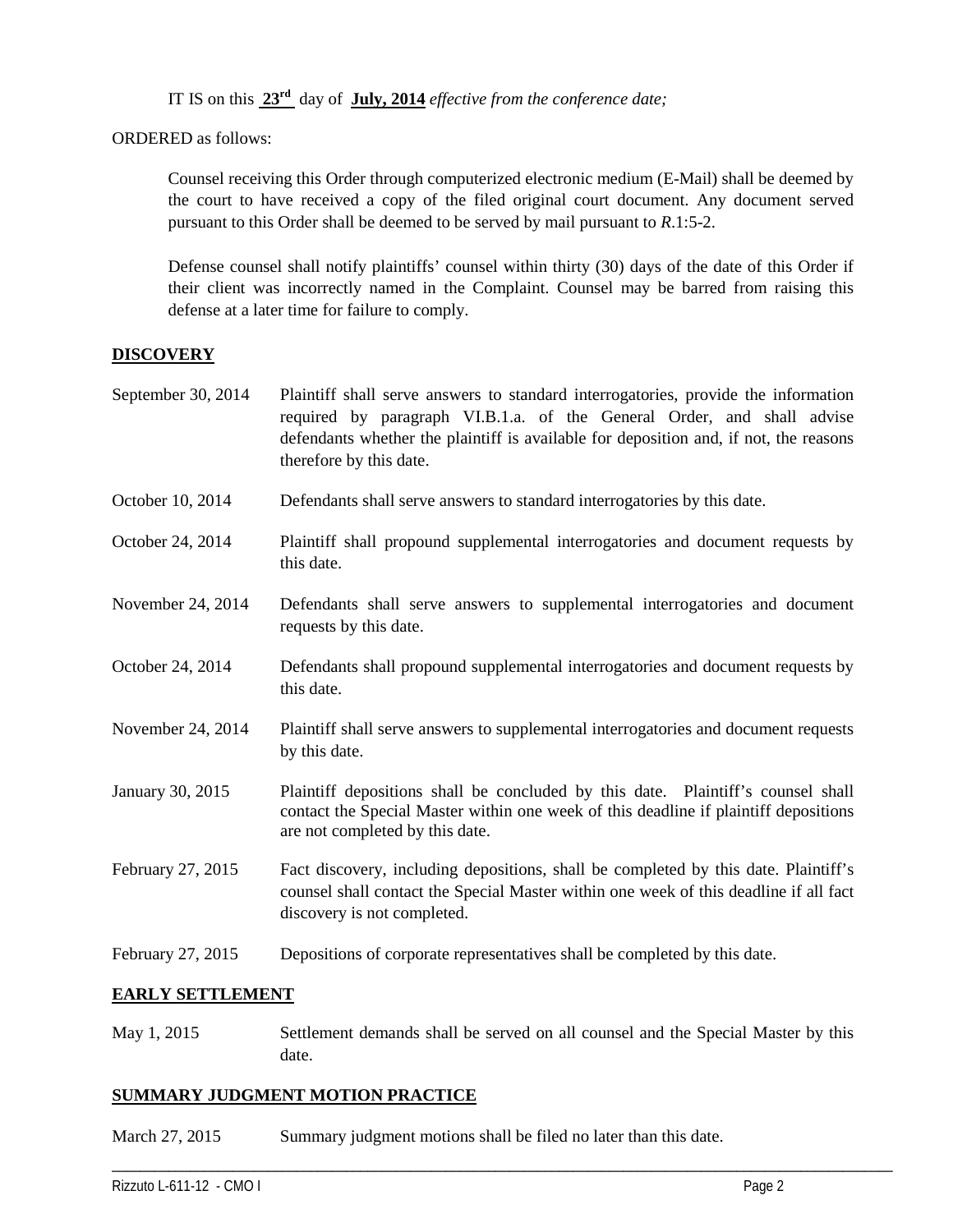### April 24, 2015 Last return date for summary judgment motions.

### **MEDICAL DEFENSE**

| September 30, 2014 | Plaintiff shall serve executed medical authorizations (along with answers to<br>interrogatories) by this date.                                                                                                                                                  |
|--------------------|-----------------------------------------------------------------------------------------------------------------------------------------------------------------------------------------------------------------------------------------------------------------|
| September 30, 2014 | Plaintiff shall serve a diagnostic medical report and any medical records in<br>plaintiff's possession by this date.                                                                                                                                            |
| September 30, 2014 | Plaintiff shall serve medical expert reports by this date.                                                                                                                                                                                                      |
| May 29, 2015       | Defendants shall identify its medical experts and serve medical expert reports, if<br>any, by this date. In addition, defendants shall notify plaintiff's counsel (as well<br>as all counsel of record) of a joinder in an expert medical defense by this date. |

#### **LIABILITY EXPERT REPORTS**

- May 29, 2015 Plaintiff shall identify its liability experts and serve liability expert reports or a certified expert statement by this date or waive any opportunity to rely on liability expert testimony.
- June 30, 2015 Defendants shall identify its liability experts and serve liability expert reports, if any, by this date or waive any opportunity to rely on liability expert testimony.

#### **ECONOMIST EXPERT REPORTS**

- May 29, 2015 Plaintiff shall identify its expert economists and serve expert economist report(s), if any, by this date or waive any opportunity to rely on economic expert testimony.
- June 30, 2015 Defendants shall identify its expert economists and serve expert economist report(s), if any, by this date or waive any opportunity to rely on economic expert testimony.

#### **EXPERT DEPOSITIONS**

July 17, 2015 Expert depositions shall be completed by this date. To the extent that plaintiff and defendant generic experts have been deposed before, the parties seeking that deposition in this case must file an application before the Special Master and demonstrate the necessity for that deposition. To the extent possible, documents requested in a deposition notice directed to an expert shall be produced three days in advance of the expert deposition. The expert shall not be required to produce documents that are readily accessible in the public domain.

#### **PRE-TRIAL AND TRIAL**

July 7, 2015 @ 9:30am Settlement conference. All defense counsel shall appear with authority to negotiate settlement and have a representative authorized to negotiate settlement available by phone. Any request to be excused from the settlement conference shall be made to the Special Master no later than 4:00pm of the day prior to the conference.

\_\_\_\_\_\_\_\_\_\_\_\_\_\_\_\_\_\_\_\_\_\_\_\_\_\_\_\_\_\_\_\_\_\_\_\_\_\_\_\_\_\_\_\_\_\_\_\_\_\_\_\_\_\_\_\_\_\_\_\_\_\_\_\_\_\_\_\_\_\_\_\_\_\_\_\_\_\_\_\_\_\_\_\_\_\_\_\_\_\_\_\_\_\_\_\_\_\_\_\_\_\_\_\_\_\_\_\_\_\_